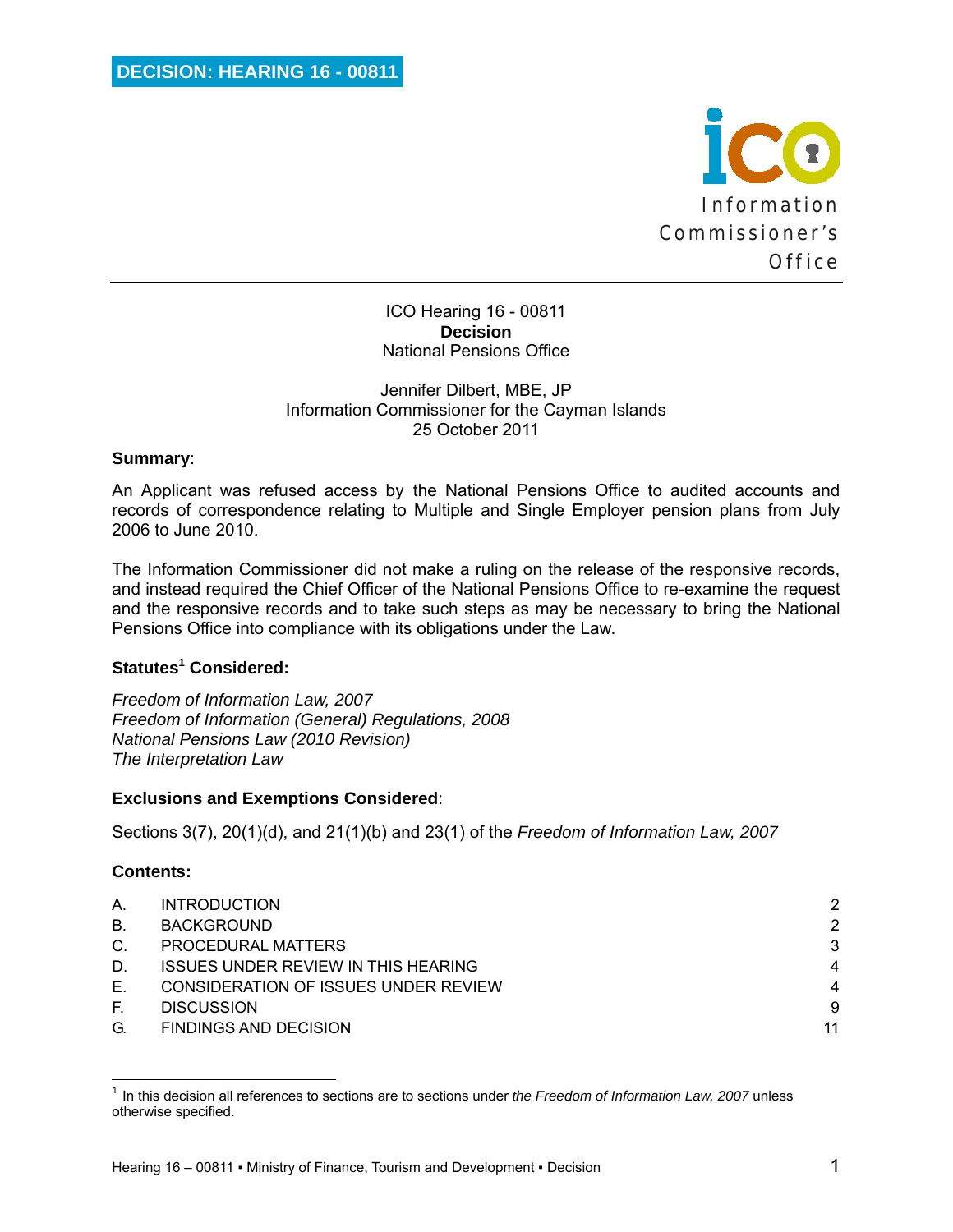# **A. INTRODUCTION**

- [1] On 12 October 2010, the Applicant made an FOI request to the National Pensions Office ("NPO") for the following records:
	- *1. The period for which the following information is requested is from July 2006 to June 2010.*
	- *2. In this request for information correspondence includes but is not limited to all (i.e. within Government, individuals and private sector) letters, faxes, reports, emails, memos, minutes of meetings, meeting notes, phone logs, phone conversation records, etc.*
	- *3. In this request for information correspondence does not include the information requested in FOI Request 37373 - MEPP & SEPP Audited Accounts. However, if the NPO wishes to consolidate FOI Request 37373 - MEPP & SEPP Audited Accounts with this current FOI Request then that is acceptable.*
	- *4. Copies of all correspondence from:* 
		- *4.1 The auditors of all Multi Employer Pension Plans (MEPP) and all Single Employer Pension Plans (SEPP) sent to the respective plans and a copy of this correspondence is held by the National Pension Office (NPO).*
		- *4.2 The NPO to all MEPPs' and SEPPs' auditors.*
		- *4.3 The NPO to MEPPs' and SEPPs' as a result of or in connection with correspondence received from auditors and referencing an MEPP or SEPP.*
- [2] On 25 January 2011, the NPO responded to the Applicant denying access to the records citing section 3(7) of the FOI Law, on the ground that to grant access to the records would be abrogating the provisions of section 24 (which references section 23) of the *National Pensions Law, 2010.*
- [3] On 2 February 2011, the Applicant requested an Internal Review, and on 23 February the Chief Officer of the NPO responded to the Applicant upholding the decision to refuse access to the records under section 3(7) of the FOI Law. On 28 February 2011, the Applicant appealed to the Information Commissioner's Office ("ICO"), and an attempt was made to resolve the matter through mediation.
- [4] On 10 June 2011, the Chief Officer of the NPO advised the Applicant that in addition to section 3(7), the Public Authority would also be relying on the exemptions set out in sections 20(1)(d), 21(1)(b) and 23(1). These exemptions relate to the effective conduct of public affairs, commercial interests and personal information respectively. As the issues were not settled through mediation, the matter proceeded to a formal Hearing before the Information Commissioner which commenced on 13 July 2011.

# **B. BACKGROUND**

[5] The National Pensions Office (NPO) is the regulatory body for private pension plans in the Cayman Islands. Its mission is to ensure the effective and efficient administration,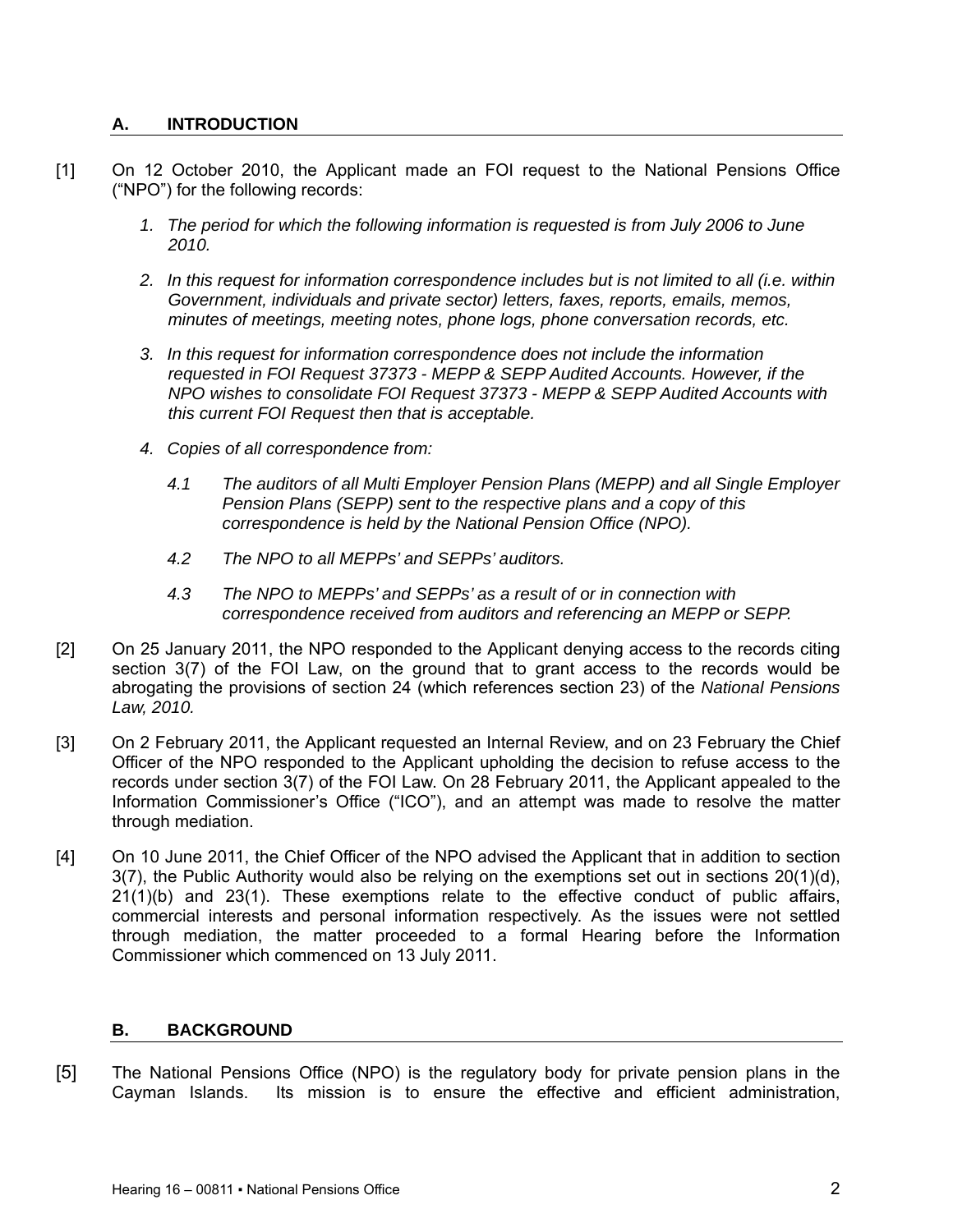implementation and evolution of the National Pensions Law and Regulations (NPL). The NPO's functions are governed by the NPL, and the National Pensions Board, which is a statutory Board appointed by the Governor in Cabinet under section 78 of the NPL.

# **C. PROCEDURAL MATTERS**

- [6] After the Fact Report and the Notice of Hearing had been issued in this case, and during their initial submission the NPO sought to rely on further exemptions, specifically sections 17(b)(i) and 21(1)(a)(ii). These exemptions cover actionable breach of confidence and commercial value.
- [7] In several instances in the past (see Decisions 1 and 13) I have allowed the public authority to rely on new exemptions, where there was sound reason for these late submissions, and where it ensured fairness to all parties. In previous Hearings I have also refused to consider exemptions raised late in the process (see Decisions 9 and 11).
- [8] In this instance, I am declining to allow the reliance on new exemptions. I do not accept the reasoning put forward by the NPO that the Information Commissioner is statutorily obligated to consider all other relevant exemptions even when not raised by a public authority. As previously set out in Hearing 11:

If I believe upon hearing this matter, that any exemption should apply then I am at liberty to do so. Section 42(4)(a) of the Law permits the Information Commissioner to "*make any decision which could have been made on the original application",* but does not require me to do so. Section 47(2) clearly places the burden of proof on the public authority to show that it acted in accordance with the Law. A fundamental premise of the FOI Law is that it provides a right to access government records. Therefore, the focus of a PA response should never be to seek out reasons to deny access *per se*. This right is balanced against the legitimate need for government, in specific and narrow circumstances, to exempt certain records from release."

- [9] In addition, the NPO has not provided any reasons for allowing the new exemptions, or explanations as to why these exemptions were not put forward at either the original response or internal review stages.
- [10] Another very relevant factor in this hearing is that the responsive records have actually not been produced. I am unsure as to whether the Chief Officer had sight of the responsive records prior to issuing the internal review decision. This is understandable if the public authority is relying on section 3(7) and submitting that the FOI Law does not apply to the responsive records generally. However, in order to rely on specific exemptions, an inspection of the responsive records is necessary. Along with the Registrar of Hearings, I visited the NPO to get insight into the content and volume of records requested. The records covered by the request are numerous, and filed in a number of different places. They had not been identified and pulled from their respective files, and it appeared as if to do so would have involved a significant amount of time and effort on the part of the Information Manager. I requested and have been provided with a sample of documents that constitute the responsive record.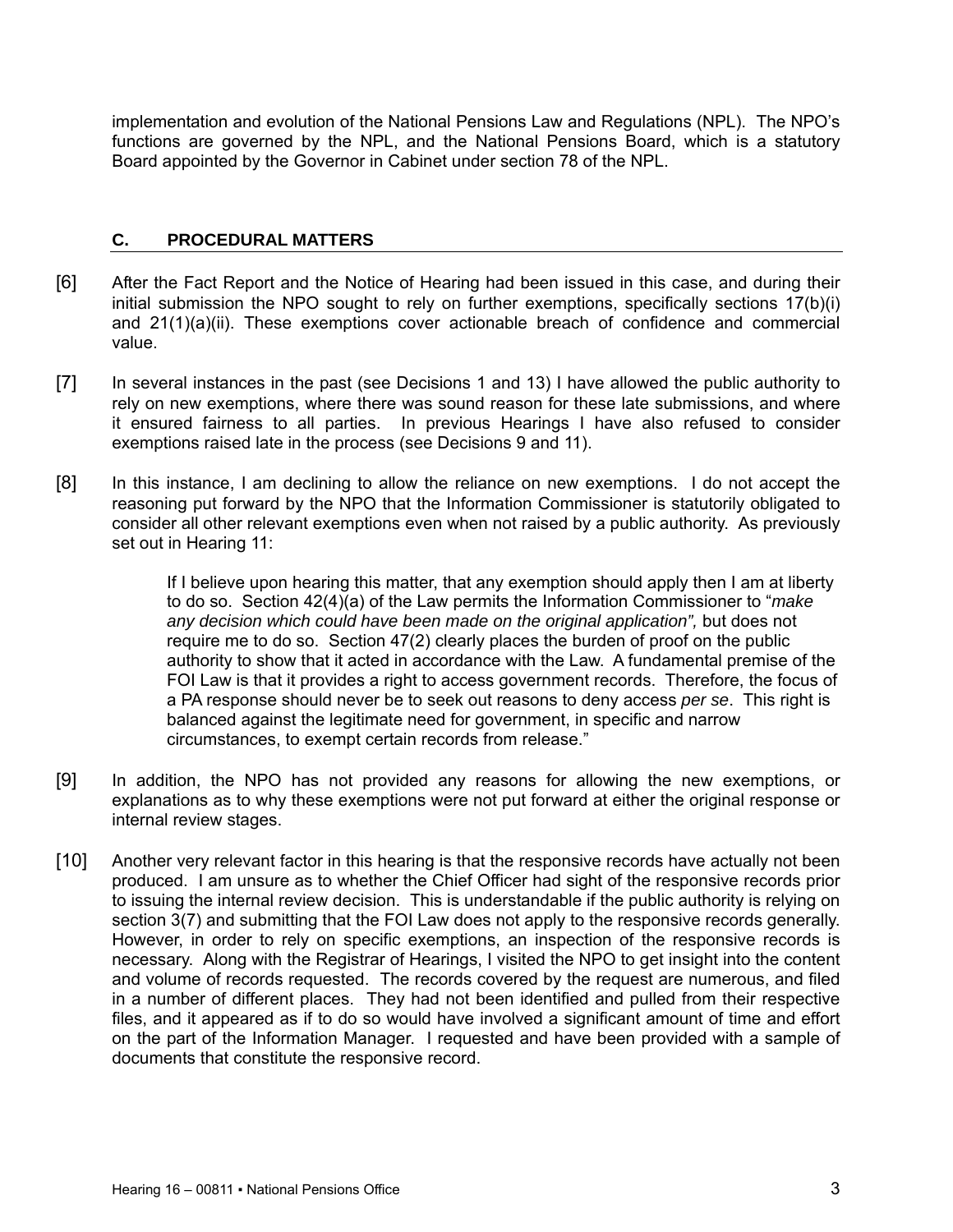### **D. ISSUES UNDER REVIEW IN THIS HEARING**

- [11] The issues to be decided in this Hearing are:
	- 1. **Section 3(7)** Are the responsive records exempt from disclosure because to grant access to the records would be abrogating the provisions of the National Pensions Law?
	- 2. **Section 23(1)** Are the responsive records exempt from disclosure because their disclosure would involve the unreasonable disclosure of personal information of any person, whether living or dead?
	- 3. **Section 21(1)(b)** Are the responsive records exempt from disclosure because they contains information…concerning the commercial interests of any person or organization…and the disclosure of that information would prejudice those interests?
	- 4. **Section 20(1)(d)** Are the responsive records exempt from disclosure because their disclosure would otherwise prejudice, or be likely to prejudice, the effective conduct of public affairs?

# **E. CONSIDERATION OF ISSUES UNDER REVIEW**

# **1. Section 3(7)**

- [12] The NPO has denied access to the responsive records on the grounds that section 3(7) pertains, which states:
	- *3(7) Nothing in this Law shall be read as abrogating the provisions of any other Law that restricts access to records.*

#### **The position of the National Pensions Office**

- [13] The NPO points out that section 23 of the National Pensions Law (2010 Revision) specifies the persons who may be granted access by an administrator to prescribed documents and information regarding a pension plan and pension fund. In addition, section 24 of the NPL provides for the administrator of a pension plan and the person mentioned in section 23(1) to inspect certain documents at the offices of the Superintendent (of Pensions).
- [14] Section 23 of the NPL states:
	- *23. (1) On written request, an administrator shall make available the prescribed documents and information in respect of a pension plan and the pension fund for inspection without charge to-* 
		- *(a) a member;*
		- *(b) a former member;*
		- *(c) the spouse or former spouse of a member or former member;*
		- *(d) a claimant;*
		- *(e) any other person entitled to pension benefits under the pension plan;*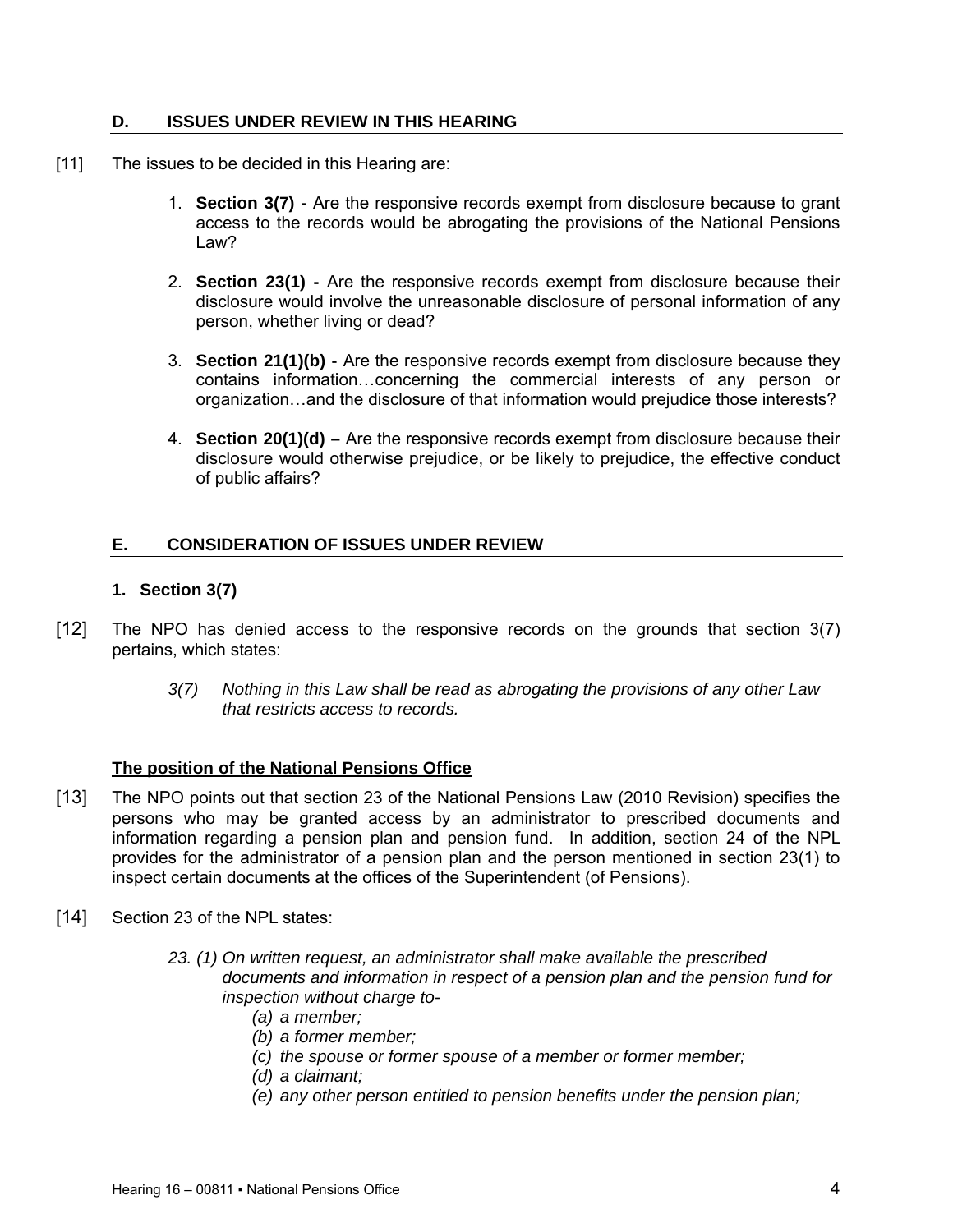- *(f) an agent authorised in writing by a person mentioned in paragraph (a), (b), (c),(d) or (e);*
- *(g) an employer who is or was required to make contributions to the pension plan;*
- *(h) a receiver or trustee in bankruptcy of an employer referred to in paragraph (g);and*
- *(i) such other person as may be prescribed.*
- *(2) The prescribed documents and information may be inspected at the premises of the employer of a member or former member or at such other location agreed upon by the administrator and the person making the request.*
- *(3) A person inspecting the documents may copy the documents or purchase from the administrator, at a reasonable fee, copies of the documents.*
- *(4) A person described in paragraphs (a) to (g) of subsection (l), may not make a request under this section more than once in any calendar year unless the documents have been changed or amended during the course of the year.*
- [15] Section 24 of the NPL states:
	- *24. The administrator of a pension plan and the persons mentioned in section 23(1) may inspect at the offices of the Superintendent during normal business hours, the copies of the documents that constitute the pension plan and the pension fund and such other prescribed documents as are filed in respect of the pension plan and the pension fund and may obtain copies of the documents upon payment of the prescribed fee.*
- [16] Auditors of a pension plan normally correspond with an administrator concerning the audit of a plan. At the completion of an audit, the administrator forwards a copy of the audited financial statements of a fund to the Superintendent. However, in the event that the auditors find some contravention of the Pensions Law or Regulations, the NPL requires the auditor to immediately send a copy of the report on this breach directly to the Superintendent.
- [17] The NPO considers that it is this type of correspondence, from the auditors of a fund to the Superintendent, as well as copies of the audited accounts of all the pension plans in existence for the period requested, that falls into the scope of this request.
- [18] The NPO submits that section 24 of the NPL, read in conjunction with section 23(1) shows a clear intent on the part of the legislator to restrict the persons who may have access to documents which contain information in respect to pension plans and pension funds. It contends that the Applicant does not fall into the category of "such other persons as may be prescribed" under section 23(1)(i) of the NPL. The NPO submits that to grant access under the FOI Law to persons not prescribed under the NPL would be in violation of the NPL. The NPO contends therefore that section 3(7) of the FOI Law applies, and it is not required to grant access to a record requested under the FOI Law where the provisions of other applicable laws restrict such access.

# **The position of the Applicant**

[19] The Applicant does not comment on the application of section 3(7) of the FOI Law.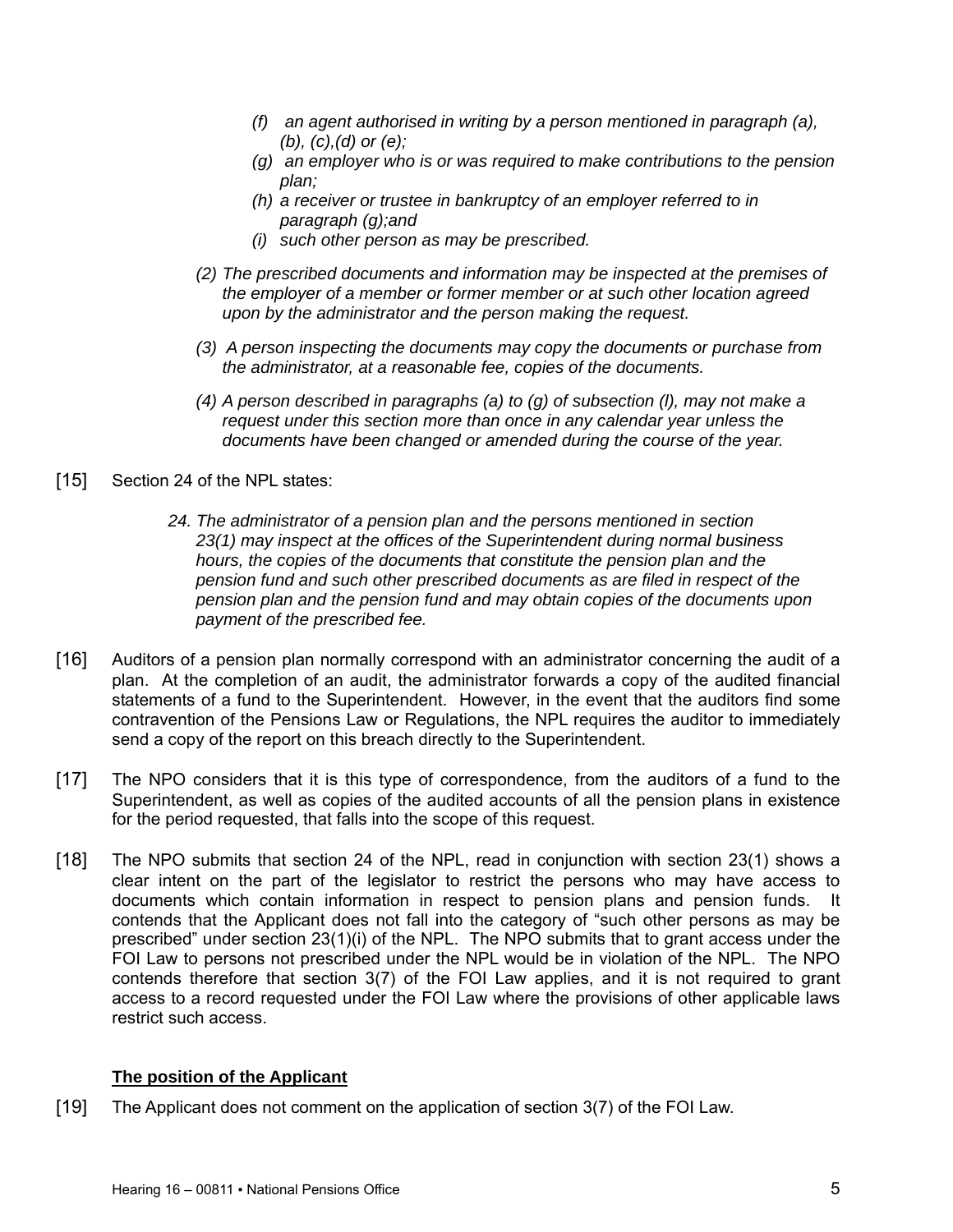# **Discussion**

- [20] Section 3(7) speaks to other laws which restrict access to records. In the case of the NPL, circumstances are set out which ensure that the administrator of a fund provides access to certain persons. It should also be noted that section 23(1) of the NPL refers to the administrator of a fund, and not the Superintendent of Pensions. Administrators of pension plans and funds are normally private sector companies which are not subject to the FOI Law. It is therefore necessary to set out in Law requirements for the administrator to provide access to certain documents to specific persons. This is done in the NPL, but section 23(1) of the NPL legislates access, and does not restrict access, as required in order for section 3(7) of the FOI Law to apply.
- [21] Section 24 of the NPL refers to the Superintendent of Pensions and it further provides that the administrator of a pension plan and the persons mentioned in section 23(1) may inspect at the offices of the Superintendent copies of the documents that constitute the pension plan or fund, and may obtain copies upon payment of a prescribed fee. Again, this section of the NPL speaks to providing access, and not to restricting access as required for section 3(7) of the FOI Law to apply.
- [22] This results in an unusual situation where information held by the NPO is accessible to those persons which the NPL has defined as having the right of access (for a prescribed fee) but the general public can request this information under the FOI Law (potentially at no charge, or at the cost of the fee under the FOI Law if applicable). This illustrates an inconsistency between the NPL and the FOI Law, which I would recommend that the Legislature address.
- [23] Consequently, it is my view that the NPL sets out circumstances to provide access to records, and I do not consider that this naturally means that all other access is restricted or denied. As the FOI Law refers to any other Law that restricts access to records, I do not find that section 3(7) can be applied to this request, and the NPO is required to treat the request as an FOI request and provide access to the Applicant, unless a legal exemption can be applied, and the public interest in withholding the records outweighs the public interest in disclosing the responsive records.

# **2. Section 23(1)**

[24] In the alternative, the NPO denied access to the responsive records on the ground that they are subject to section 23(1). This section states:

> *Subject to the provisions of this section, a public authority shall not grant access to a record if it would involve the unreasonable disclosure of personal information of any person, whether living or dead.*

# **The position of the National Pensions Office**

[25] The NPO submits that in accordance with section 3 of the Interpretation Law "person" includes any corporation, either aggregate or sole, and any club, society, association or other body, of one or more persons. Consequently, they argue that the administrators of a pension plan include corporations and bodies of trustees and would be considered persons for the purposes of the FOI Law. The NPO goes on to discuss various information contained in the financial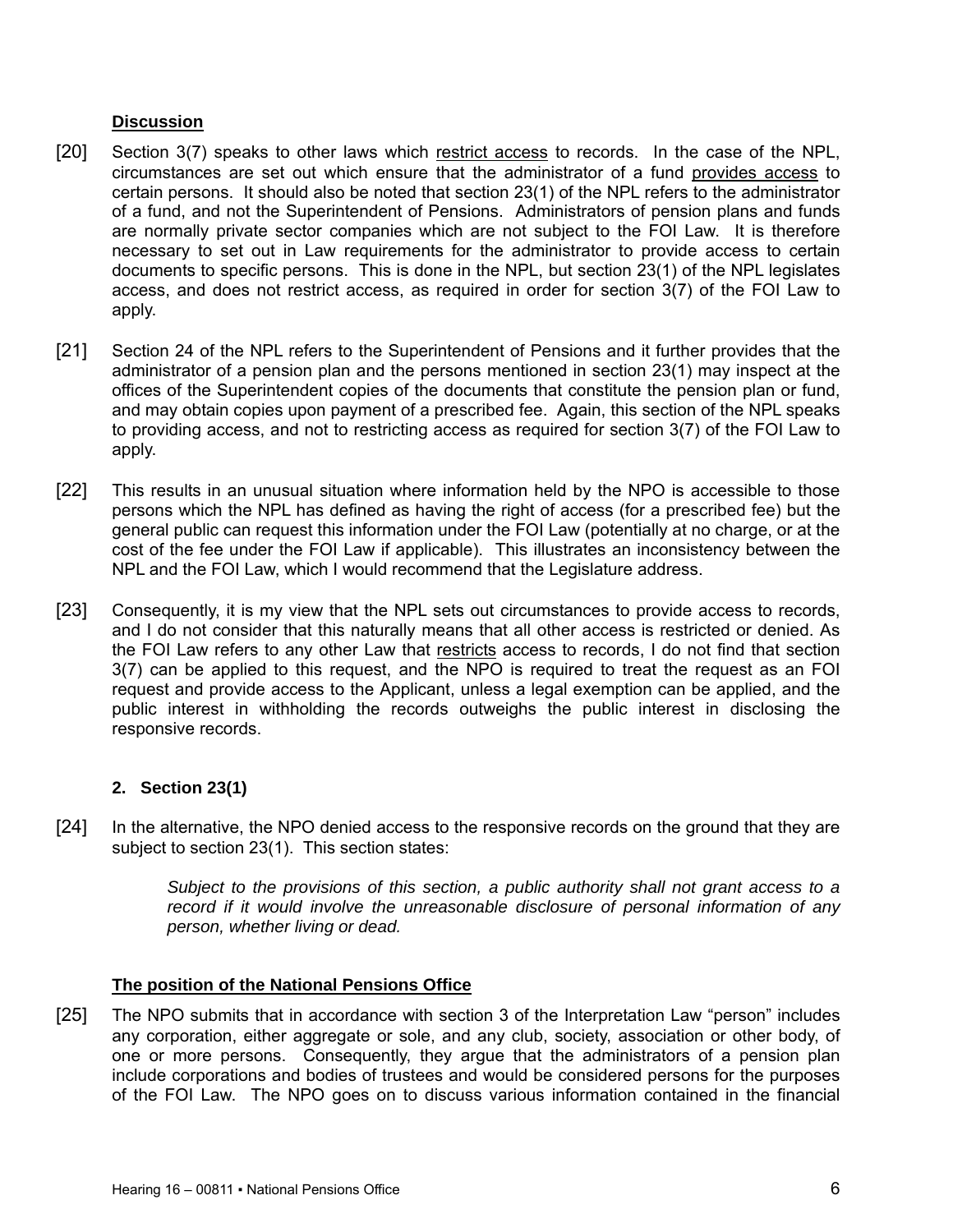statements and why this can be seen to constitute "personal information". They submit that a redaction of this personal information in accordance with section 12 would result in the record being rendered useless.

# **The position of the Applicant**

[26] The Applicant contends that no personal information has been requested.

### **Discussion**

- [27] I reject the argument of the NPO that the administrators of a pension plan, being corporations and bodies of trustees, are considered persons for the purposes of the FOI Law and that information held by the administrators would be "personal information" under the Law. In the definition of personal information, the FOI Regulations clearly stipulate that it is "information about an individual whose identity is apparent".
- [28] To attempt to apply the definition of a "person" under the Interpretation Law to this case is contrary to both the letter and spirit of the FOI Law. I am disappointed that a public authority would try to withhold information on such spurious grounds, especially given that the FOI Law presumes disclosure, and the public authority is expected to release records unless an exemption or exception can be legally applied, and even then, still release the responsive record if it would be in the public interest to do so.
- [29] Therefore, I find that section 23(1) does not apply to the audited accounts of the pension plans, nor to correspondence that I have seen between the auditors and administrators of pension plans and the NPO.
- [30] Having said this, some of the records that the NPO considers a part of the responsive record, for example any correspondence relating to a specific member of a plan, may contain personal information that it would be unreasonable to disclose. This personal information could however be identified and redacted under section 12.

# **3. Section 21(1)(b)**

[31] The NPO also seeks to deny access to the responsive records on the ground that they are subject to section 21(1)(b). This section states that a record is exempt from disclosure if:

> *it contains information…concerning the commercial interests of any person or organization… and the disclosure of that information would prejudice those interests.*

# **The position of the National Pensions Office**

- [32] The NPO quotes the definition of "commercial interest" from the UK Department of Justice: *" 'Commercial' relates to an activity in the way of a business, trade or profession. A commercial interest relates to a persons' ability to successfully participate in a commercial activity".*
- [33] Their full submission on the use of this exemption is self explanatory and worth repeating: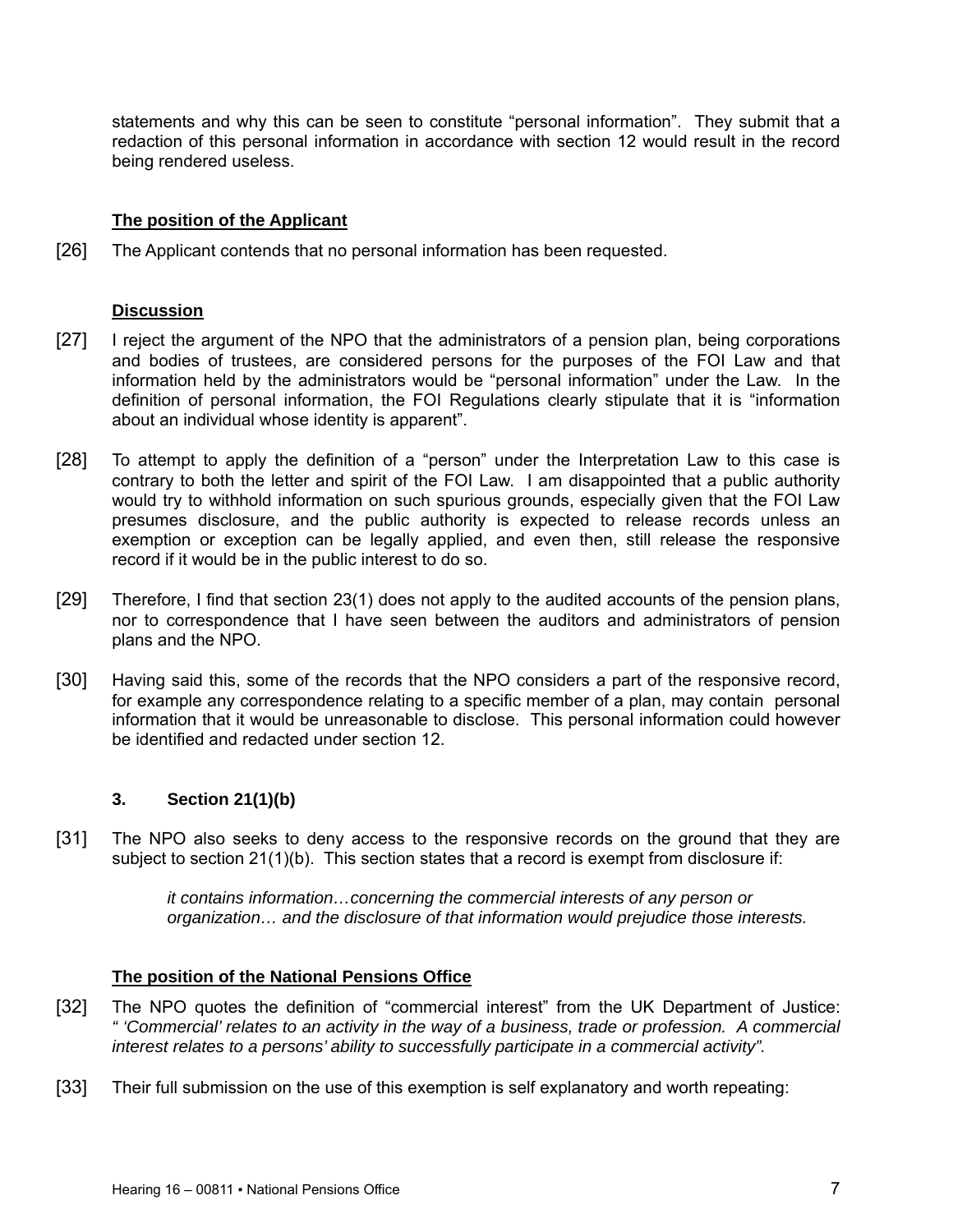The record requested as stated includes both the multiemployer and single employer pension plans. The multiemployer pension plans compete against each other for a larger membership. The release of this information would result in the administrators of the pension plans being placed at a competitive disadvantage as investments [sic] strategies of an administrator may be adopted by other administrators and remove the competitive edge and investment returns of a pension plan to the detriment of the contributors.

It is the submission of the NPO that the audited financial statements of a pension plan and a pension fund contain detailed information regarding the exact investment assets of that plan. Those assets have a specific value to the pension plan and the pension fund and as such, the release of the records would provide competitors with access to information on the specific assets held by each pension plan as well as their investment strategy. The statements would reveal the unique composition of the investment portfolio of a pension plan.

The disclosure of that information would make available sensitive information which is of commercial interest to the administrators of the pension plan. It is more probable than not that this would negatively impact the competitive advantage of the respective pension plan and the pension fund. It is also more probable than not that the administrator would be prejudiced by the disclosure as this could result in the transfer of a pension plan to other participants in the market The record is therefore exempt from disclosure pursuant to section 21(1)(b) of the FOI Law.

# **The position of the Applicant**

- [34] The Applicant accepts that the NPL provides for members of pension plans to have the right to obtain information on their pension plans, including the audited accounts. However, the Applicant's argument seems to be that everyone should have the right to see all details (other than personal information) of all pension plans, financial statements and correspondence with the NPO which might show non-compliance or poor performance of any fund.
- [35] The Applicant submits that "the public interest to know the quality of the operation of pension plans overrides the secret protection of any…commercial interests…".

# **Discussion**

- [36] There is arguably information of commercial interest to the plan administrators in some documents I have seen. However, any one individual, who is a prescribed person under the NPL, would have access to the prescribed records pertaining to their plan, and could potentially share this information if they so wished. These prescribed records include the audited accounts of their fund, as well as correspondence such as that sought by the Applicant. Similarly, a group of persons, who between them have access to all of the plans by virtue of the NPL, could possibly obtain, share, and compare such information. This fact diminishes the argument that the information contained in the responsive records needs to be withheld from this Applicant in order to protect commercial interests.
- [37] In addition, it is the case that some of the records being requested pertain to pension funds that are no longer in existence, thus the records would be historical and their disclosure would not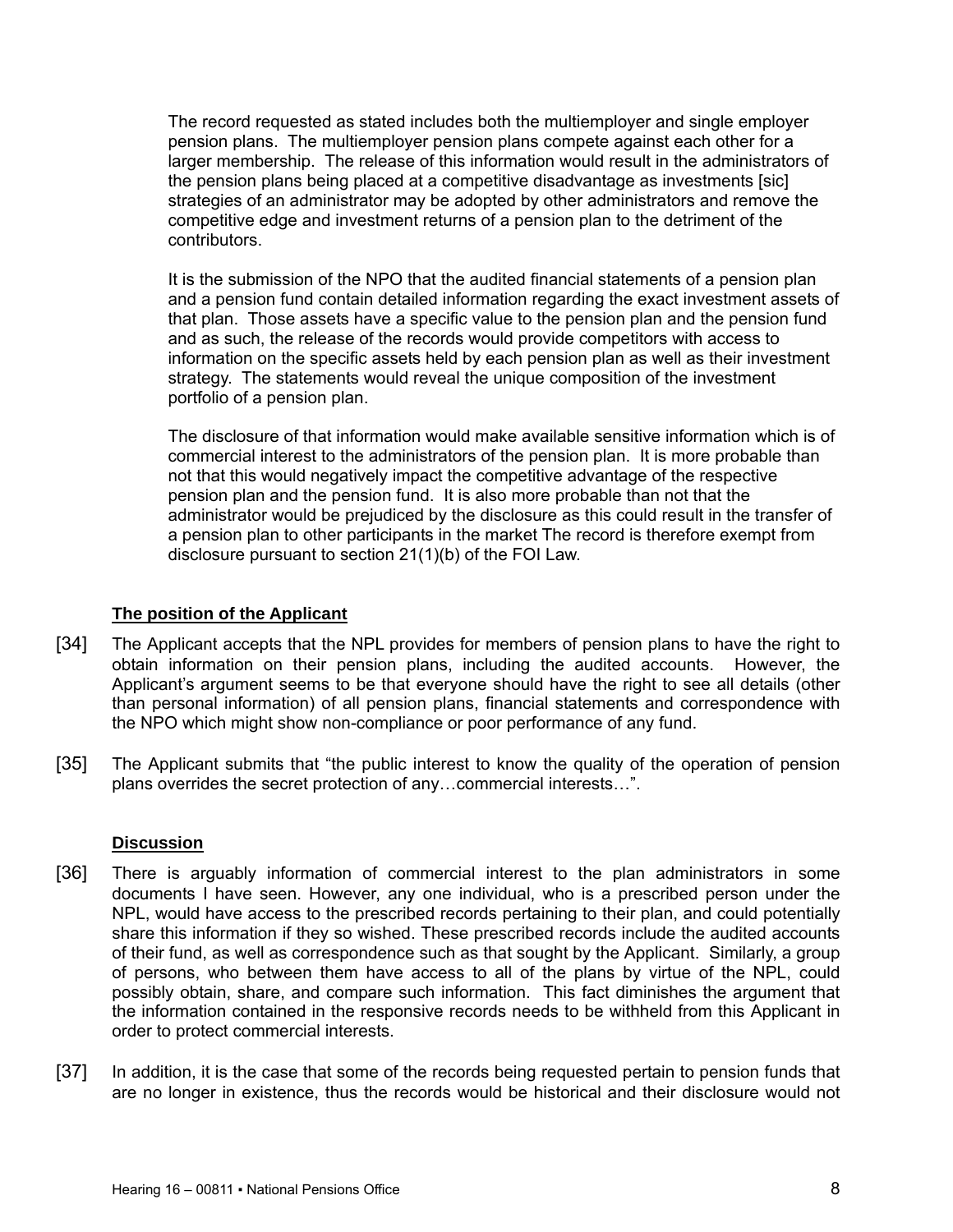affect the competitiveness or investment returns as argued above. Thus, disclosure would not necessarily result in harm in respect of all the responsive records.

[38] At best, I have not been presented with evidence that all of the records requested are exempt under section 21(1)(b).

# **4. Section 20(1)(d)**

[39] The NPO finally seeks to deny access to the responsive records under section 20(1)(d) which states:

> *A record is exempt from disclosure if…its disclosure would otherwise prejudice, or would be likely to prejudice, the effective conduct of public affairs.*

- [40] The NPO takes the position, with which I agree, that this exemption is intended to apply to those cases where it would be necessary in the interests of good government to withhold information, but which are not covered by another specific exemption. They cite the ruling of the UK Information Tribunal in McIntyre v Information Commissioner and Ministry of Defence EA 2007/0068 to support this approach.
- [41] Given that I have not found it possible to determine categorically if the above exemptions apply to all the responsive records, I will not at this point consider this exemption.

# **F. DISCUSSION**

#### **The Public Interest Test**

[42] As set out below, I have not been able to reach a conclusion as to the proper application of all the exemptions cited by the NPO. I will therefore not at this point consider whether in any event factors supporting disclosure in the public interest outweigh those in favour of denying access.

#### **Procedural matters**

- [43] I have had tremendous difficulty in obtaining and considering the views of the parties in this Hearing. First, the request itself is very broad and comprises a large number of different types of records, for the four years from July 2006 to June 2010. A sampling of records I have obtained from the NPO indicate that in June of 2011 there were a total of 19 Single and Multi Employer Pension Plans, each with a file for every year. However, dating back to July of 2006 there were other plans that have opened and closed, so the number of files over four years would be increased. In discussion with the NPO I have estimated that the request would cover over 100 separate files.
- [44] Second, there seems to be some confusion between the parties as to exactly what is being sought by the Applicant. I regret that during the investigation stage of this appeal the request could not have been clarified, and possibly reduced in scope to a more clear and manageable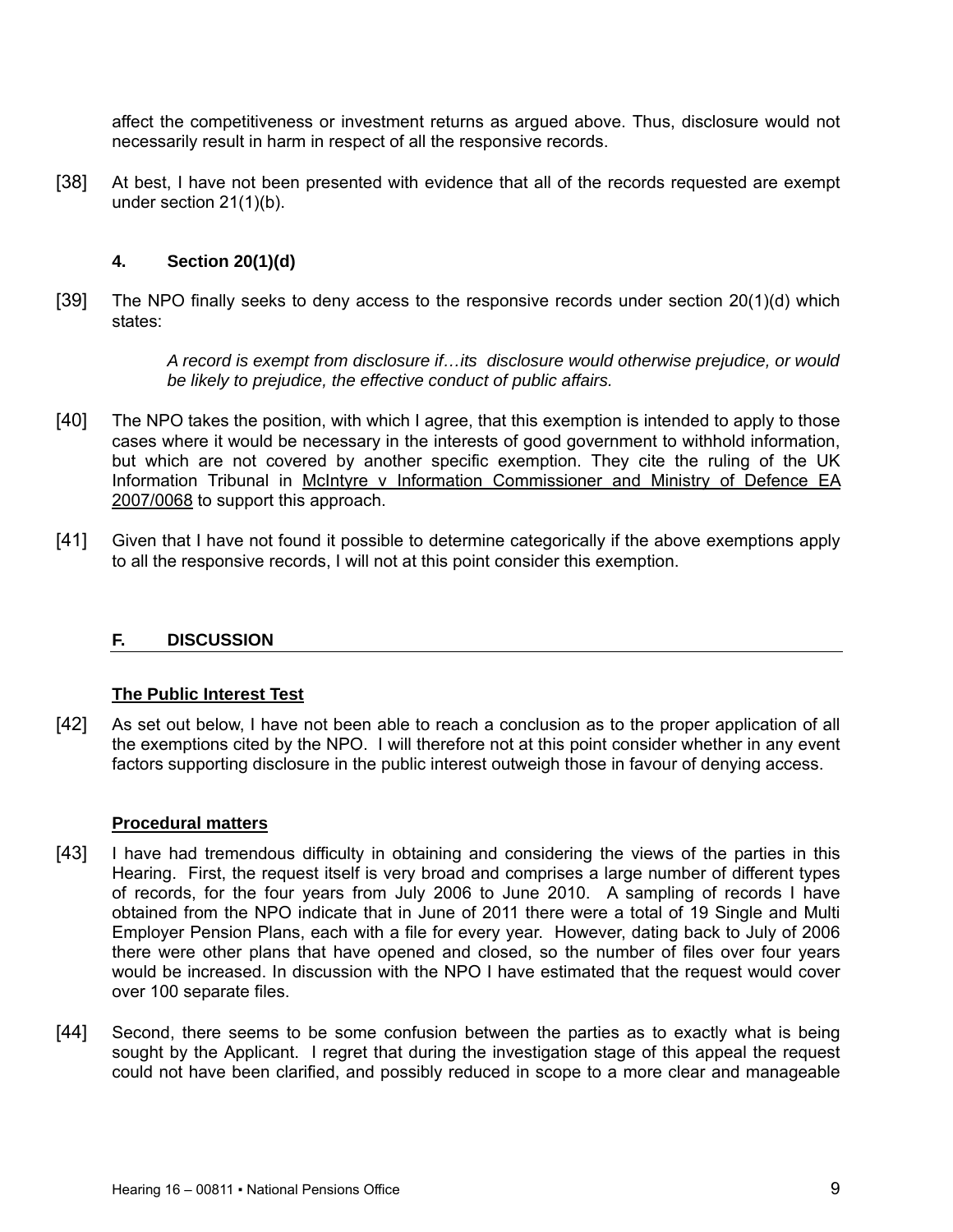request. As it stands, the responsive records have not all been identified and produced, nor have they all been carefully examined to determine what information could be released.

[45] A possible solution may have been for the Applicant to reduce the scope of the request, and for the NPO to release at least some of the records requested. A carte blanche application of the exemptions cited by the NPO to all of the records is not acceptable.

### **The initial decision by the Information Manager**

[46] In coming to a decision to plead the exclusion in section 3(7), it was not necessary for the Information Manager to identify and examine every record pertaining to the request. Her methodology was correct in that she advised the applicant that she was applying section 3(7) as she did not consider that the FOI Law applied. She also correctly advised the applicant that an appeal could be made to the Chief Officer for an Internal Review.

### **The Internal Review**

- [47] It appears that an Internal Review was carried out by the Chief Officer, and additional exemptions applied, without examination of all the responsive records. Issues of exactly what and how many records constituted the responsive record should have been sorted out at this stage, and consideration given to what records or parts of records could be released.
- [48] In order to rule that an exemption applies to some responsive records (e.g. that they contain personal or commercially sensitive information), the Chief Officer would need to identify and meaningfully examine the responsive records in order to make a credible assessment as to what information could be released and which records could be legally withheld.
- [49] Regulation 21(k) of the *Freedom of Information (General) Regulations 2008* (the "Regulations") provides that an Information Manager ("IM") is obliged to:

*examine records to which access has been applied for to determine whether-* 

- *(i) the record is exempt in its entirety;*
- *(ii) the record contains exempt matter;*
- *(iii) access should be granted; or*
- *(iv) the grant of access should be deferred under section 11 of the Law*
- [50] The Law does not specify in detail what steps a Chief Officer must take while conducting an internal review, but section 34(3)(a) provides that:

*A person who conducts an internal review-* 

*(a) may take any decision in relation to the application which could have been taken on an original application;* 

[51] I consider that, in order to conduct an internal review, a Chief Officer must examine the responsive records closely, as specified for the IM in Regulation 21(k).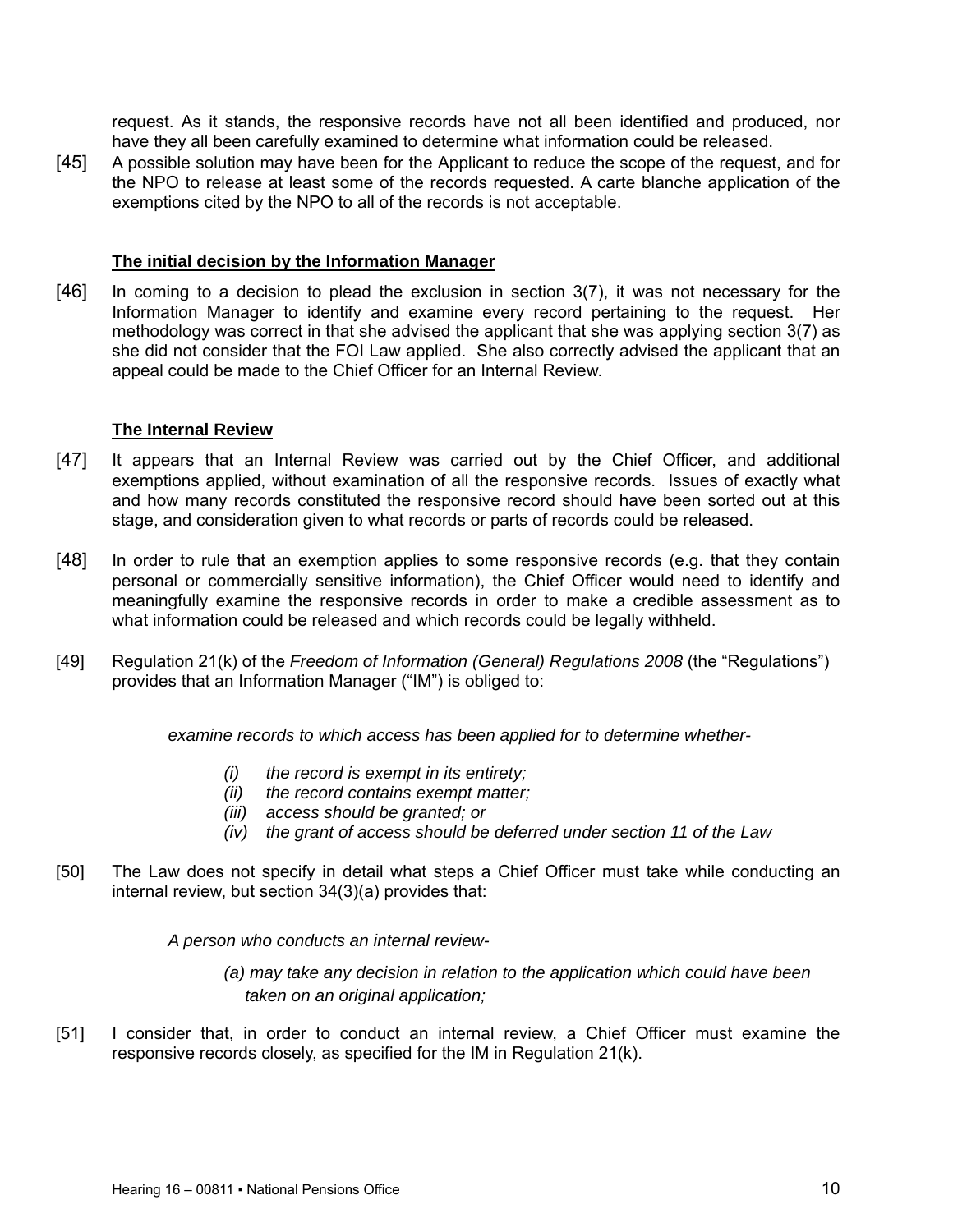### **Burden of Proof**

[52] Pursuant to section 43(2), the burden of proof is on the public authority to show that it acted in accordance with its obligations under the Law. If a public authority has not done this, it is within my power to order all records released. However, in this case I am inclined to give the National Pensions Office another opportunity to examine the records and respond to the applicant as set out below.

### **G. FINDINGS AND DECISION**

Under section 43(1) of the *Freedom of Information Law, 2007*, I make the following findings and decision:

### **Findings:**

I find that section 3(7) does not apply and the request must be dealt with under the *Freedom of Information Law, 2007*.

I reject the argument of the National Pensions Office that the administrators of a pension plan, being corporations and bodies of trustees, are considered persons for the purposes of the *Freedom of Information Law, 2007* and that information held by them is therefore personal information under section 23(1).

Adequate evidence has not been provided to me to show that all responsive records are fully exempt under section 21(1)(b) in that they contain information concerning the commercial interests of any person or organization and the disclosure of that information would prejudice those interests.

Because I am requiring the National Pensions Office to re-examine whether the other exemptions being argued have been properly applied, I am not in this Decision addressing the issue of whether the disclosure of the responsive records would otherwise prejudice, or be likely to prejudice the effective conduct of public affairs pursuant to section 20(1)(d). Neither am I considering the public interest test as it relates to the exemptions being sought.

Under section 43(3)(b), I find that the Chief Officer of the National Pensions Office did not conduct an adequate Internal Review of the request under review.

#### **Decision:**

Under section 43(3)(b) of the *Freedom of Information Law, 2007* I require the Chief Officer of the National Pensions Office to review her decisions of 23 February 2011, ensuring that she complies with the requirements under the Law, and advise the Applicant of her decision within 14 calendar days of the date of this order. If dissatisfied with the review decision, the Applicant will have the right to appeal to me, as set out in section 42(1).